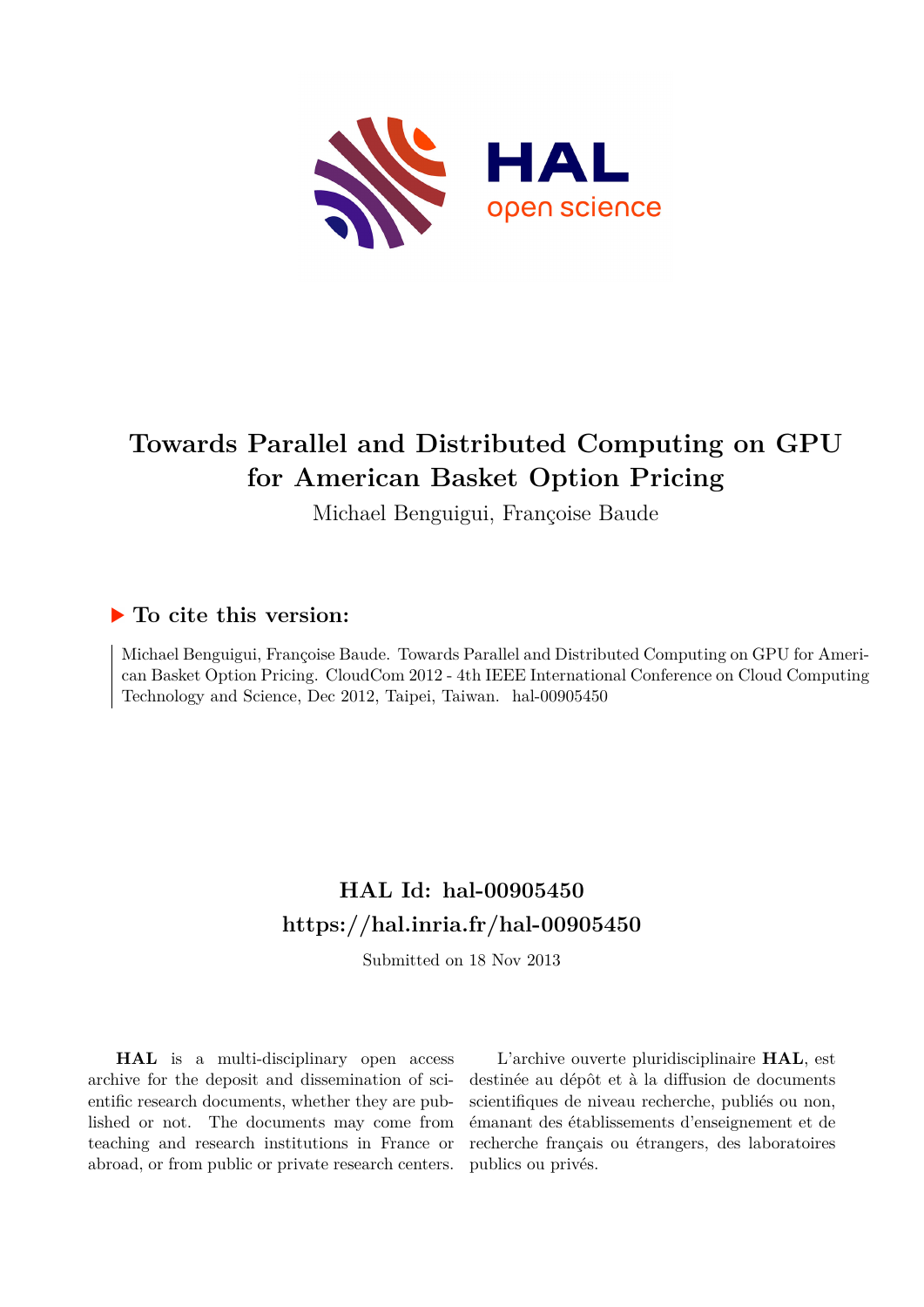# Towards Parallel and Distributed Computing on GPU for American Basket Option Pricing

Michaël Benguigui, Françoise Baude

INRIA Sophia-Antipolis Méditerranée, CNRS I3S, University of Nice Sophia-Antipolis

*First.Last*@inria.fr

*Abstract* **— This article presents a GPU adaptation of a specific Monte Carlo and classification based method for pricing American basket options, due to Picazo. Some optimizations are exposed to get good performance of our parallel algorithm on GPU. In order to benefit from different GPU devices, a dynamic strategy of kernel calibration is proposed. Future work is geared towards the use of distributed computing infrastructures such as Grids and Clouds, equipped with GPUs, in order to benefit for even more parallelism in solving such computing intensive problem in mathematical finance.** 

*Keywords-component; Distributed and parallel computing, Grid, Cloud, GPU, OpenCL, machine learning, mathematical finance, option pricing* 

# I. INTRODUCTION: HIGH PERFORMANCE COMPUTING IN FINANCE

A growing number of problems can benefit from High Performance Computing. In nuclear physics, for example HPC and Monte Carlo (MC) methods are combined to simulate radiation interaction. In market finance, HPC becomes unavoidable in arbitrage trading or hedging. In 2009, 10% of Top500 supercomputers are employed for financial calculus [1]. Many financial measures are stochastic calculus and require a high number of simulations. High dimensional option pricing with fine time discretization quickly becomes a challenging problem that is suitable to MC methods. Value at Risk calculation for instance may cope with large number of sophisticated assets. Hedging strategies require rapid adaptation and automated trading algorithms need fast execution to make gain opportunities. Code optimization techniques improve program performance such as algorithm improvement, code vectorization for vector processor. However this is not sufficient and adequate for one or many GPU usage for high parallelization degrees. Besides, Cloud usage can be a good reason to outsource technology-intensive trade processing to larger financial company to take benefit from new developments [2]. In other cases, some financial establishments using grid computing with CPU pointed out excessive cost in hardware and electricity consumption. This is the case of Aon Benfield, a world's leading insurance company which for a bond pricing service spent \$4 million in a grid architecture using CPUs and \$1.2 million in electricity a year [3]. On the contrary, a GPU based pricing engine will only cost \$144,000 and \$31,000 in electricity a year. For instance, for J.P. Morgan's Equity Derivatives Group, the equity derivativefocused risk computation is performed on hybrid GPU-based systems, increasing performance by 40x compared to only CPU-based systems, for the same electric power [4]. Exploiting heterogeneous CPU and GPU resources tend to be a topical problem for intensive financial activities.

Machine learning covers many scientific domains (image processing, particle physics...) and was introduced in option pricing problems by Picazo [5] giving then a powerful and easy way to parallelize algorithm for distributed architectures such as computing Grids [6]. However, particularity of GPU implementation is that all cores in the same block execute the same instruction at the same time (Single Instruction, Multiple Thread model). The main goal of our present work is to define and implement a GPU approach for this option pricing algorithm based upon the Picazo method, keeping in mind that our future goal is to further parallelize the pricing by relying upon distributed GPUs nodes acquired from computing grids or Clouds. As such, heterogeneity in acquired GPU devices will have to be addressed. We explain in this paper how we handle this heterogeneity requirement within the proposed GPU implementation.

In section II we will present a CPU/GPU implementation of Picazo method and explain our adaptation to tackle the warp divergence of loop condition at the algorithmic level. In section III, we will consider more technical aspects and propose a solution that enables to adapt our code to any NVIDIA GPU device. We will also suggest portability to AMD GPUs.<br>Evolution over heterogeneous distributed Cloud/GPU heterogeneous distributed Cloud/GPU architectures will be discussed in section IV and some related works presented in section V before concluding.

## II. A GPU BASED ALGORITHM OF PICAZO PRICING METHOD

Here we describe Picazo algorithm before focusing on our GPU adaptation. Last section shows experiments which prove benefits of our strategy to tackle the warp divergence of loop condition.

# *A. Pricing Algorithm*

Forecasting financial instrument prices is a challenging task in market finance. High dimensional American basket call/put option is a contract allowing you to buy/sell at a specified strike price *K*, a possibly high size, (e.g. 40) set of underlying stocks  $S_t$  at any time until a maturity date *T*. So a call owner expects underlying asset prices to rise over strike. American basket option pricing is a typical problem requiring a lot of time and memory resources for resolution. There is no analytic solution and some numerical methods such as finite difference methods cost too much computational time to get accurate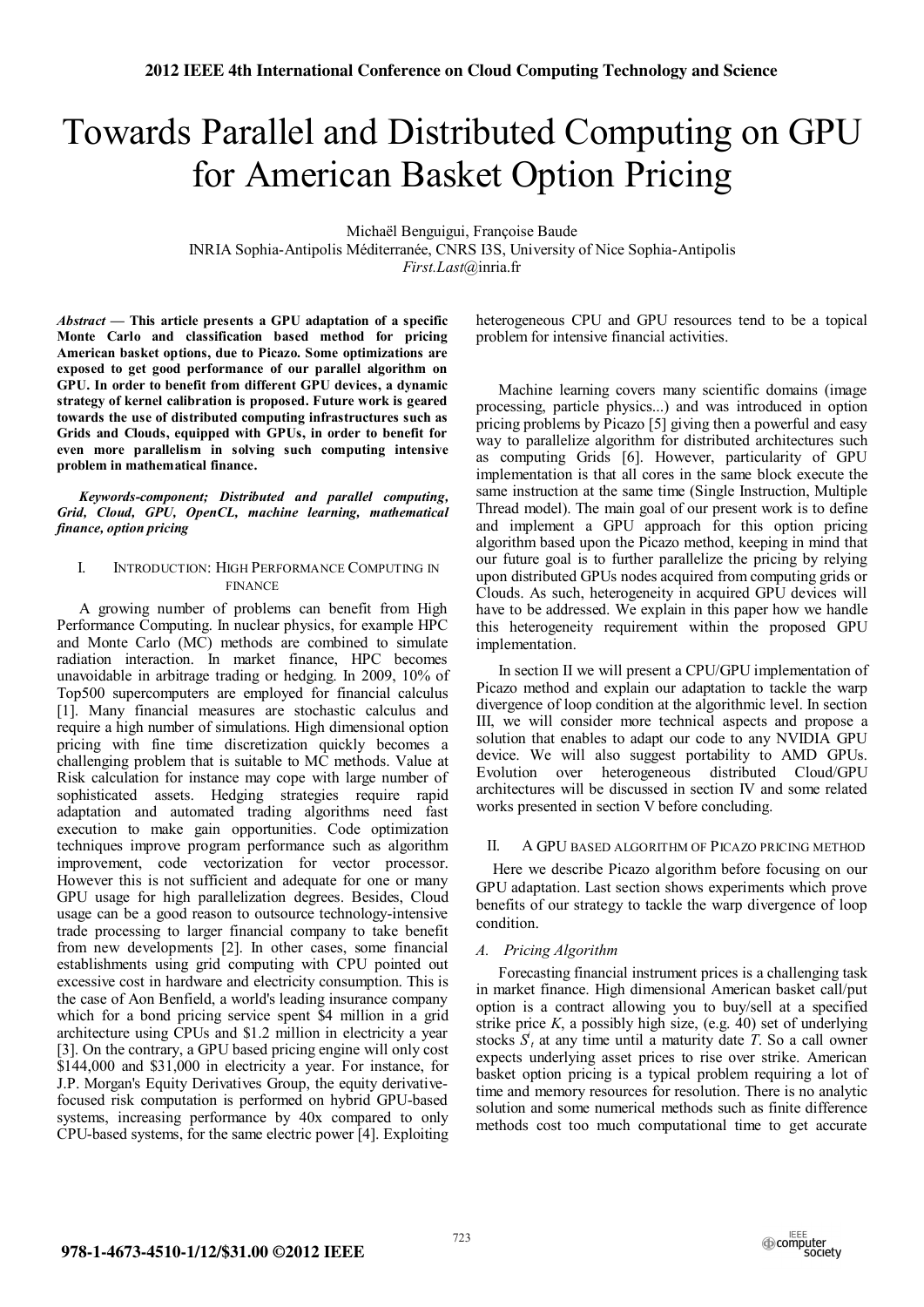results. Monte Carlo methods, based on the law of large number and central limit theorem, allow a simplified approach for high complex problems, reaching good accuracy in reasonable time. Consider  $S_t^{(s)}$  as independent trajectories of an underlying asset price following Black and Scholes model,  $\Psi(f(S_t^{(s)},t))$  as the option pay-off, *N* as the discrete time number, *r* as the risk free rate. American option price *V* at time zero can be estimated as follows:

$$
V(S_0, 0) \approx \frac{1}{nbMC} \sum_{s=1}^{nbMC} e^{-rT} \Psi \big(f\big(S_t^{(s)}, t \in [0, T]\big)\big)
$$

As opposed to European option price, American option price must reflect all possible opportunities to exercise option until maturity date. This possibility is reflected in the mathematical definition as follows:

$$
V(S_T, T) = \Psi(S_T, T)
$$
  
 
$$
V(S_{t_m}, t_m) = \max(\Psi(S_{t_m}, t_m), E[e^{-r(t_{m+1} - t_m)}V(S_{t_{m+1}}, t_{m+1})| S_{t_m})]
$$

We define  $E[e^{-r(t_{m+1}-t_m)}V(S_{t_{m+1}}, t_{m+1})|S_{t_m}]$  $E[e^{-r(t_{m+1}-t_m)}V(S_{t_{m+1}}, t_{m+1})|S_{t_m}]$  as the continuation value. Some methods compute directly a boundary exercise line to decide to continue or not to hold the option [7], before performing final MC simulations as sketched in FIGURE I [phase 2]. Instead of computing an explicit boundary exercise line, Picazo method relies upon continuation/exercise regions. It exposes an efficient way to define these regions by combining a machine learning technique with MC methods (FIGURE I [phase 1]). Consider  $S_t^i$  as asset prices with  $i =$ *1..d, d* as the asset number,  $\delta_i$  as dividend rates,  $\sigma_i$  as volatility rates, *nb\_class* is the number of training instances per classifier, *nb\_cont* is the number of MC simulations to compute the continuation values.

FIGURE I. PICAZO ALGORITHM RELYING UPON CLASSIFICATION

```
Require: S_0^i, d, r, \delta_i, \sigma_i, T, N.
Require: number of classification points nb class,
Require: number of trajectories to estimate each continuation value nb cont
Require: number of trajectories to estimate the final option price nbMC1: [phase 1] :
 2: for m = N - 1 to 1 do
       Generate nb class points of \{S_{t_m}^{i,(s)} : i = 1,\ldots,d; s = 1,\ldots,nb class.
 3<sup>2</sup>\mathbf{A}^2[step 1]:for s = 1 to nb_class do
 5<sup>1</sup>Compute C^{(s)}(S_{t_m}, t_m) = \mathbb{E}\big[e^{-r(t_{m+1}-t_m)}V(S_{t_{m+1}}, t_{m+1})|S_{t_m}\big] using nb_cont trajec-
 6:tories and also compute \Psi^{(s)}(S_{t_m}, t_m).
          if C^{(s)}(S_{t_m}, t_m) \leq \Psi^{(s)}(S_{t_m}, t_m) then
 \overline{L}sign = 18:olso
 \alpha10<sup>-</sup>
            sign = -1\overline{\mathbf{u}}end if
       end for
12:[step 2]: Classify \{(S_{t_m}, sign)^{(s)} : s = 1, ..., nb\_class\} to characterize the exercise
 13<sup>1</sup>boundary at t_{-}.
 14 and for
15: [phase 2] : Generate new nbMC trajectories \{S_{t_m}^{i,(s)} : i = 1,\ldots,d; m = 1,\ldots,N; s = 1\}1, \ldots, nbMC. Using the characterization of the exercise boundary above, we can esti-
    mate the final option price.
 16: return the final option price
```
To compute the final option price using MC simulations in [phase 2], a classifier for each discrete time is needed to ensure the algorithm can decide if the running simulation must be stopped or not, i.e. given simulated asset prices, it forecasts if an exercise opportunity will come. We create all the classifiers during [phase 1]: for every time (line 2), we generate a set of training instances (line 5) to train a new classifier. Each training instance is composed of simulated asset prices and a sign according resulting payoff is over  $(+1)$  or not  $(-1)$  the continuation value (line 7). Because continuation values require relying upon classifiers during Monte Carlo simulations in [phase 1] [step 1], Monte Carlo simulations are backward computed: at time *(T-1),* classifiers are not needed because simulations reach instantly maturity, and by this way last classifier can be trained (line 6.). Then starting from *(T-2)*, simulated asset prices at  $(T-1)$  can be classified, and so on backward N times, until *T=1.*

#### *B. Algorithm Parallelization for a GPU*

We now consider the critical sections of the algorithm to parallelize. Backward loop cannot be parallelized because classifier at time *m* is used to train classifier at time *(m-1)*. Our previous work [6] proposed however a distributed implementation upon Clouds relying upon a set of a moderate number of slave nodes (up to few hundreds) and one master node. The training instance computations are performed through independent simulations. As a result at every discrete time, each node asynchronously can handle a set of training instances, storing their results back to the master node before going on with new computations if needed. By this way, the nodes having a task completed earlier need not wait for the others, reducing the bottleneck effect. The parallelization degree depends on the number of *nb\_class* training instances which is clearly several orders of magnitude lower than the amount of required MC simulations (thousands, millions) for one training instance computation. Simply applying this same design in the context of a single GPU would not allow us to benefit from the GPU high thread number, as this thread number can be much larger than *nb\_class*.

A single GPU offers more cores than a common distributed architecture (more than a thousand for NVIDIA Kepler or AMD Tahiti architecture) and MC simulation numbers must be large enough to get a good approximation of the expected value. Thus we propose a new design along the following main idea: the *nb\_cont* MC simulations to compute a single training instance are parallelized on the GPU threads. More precisely, each thread performs at every discrete time (during its simulations) the following operations: generates random uniform variables, applies Gaussian transformation, correlates them if specified, simulates asset prices, predicts exercise situation through a classify function, stores actualized payoff. Contrary to a distributed architecture, all cores on the GPU are identical and no load balancing is needed. The main difficulty to adapt American option pricing problem to SIMT architecture comes from the variable length of simulations amongst all the *nb* cont ones. It prevents to ask each thread to perform predefined number of trajectories that would be fixed at the beginning of line 6. A warp (for NVIDIA architecture or a wavefront for AMD) is the smallest quantity of threads that are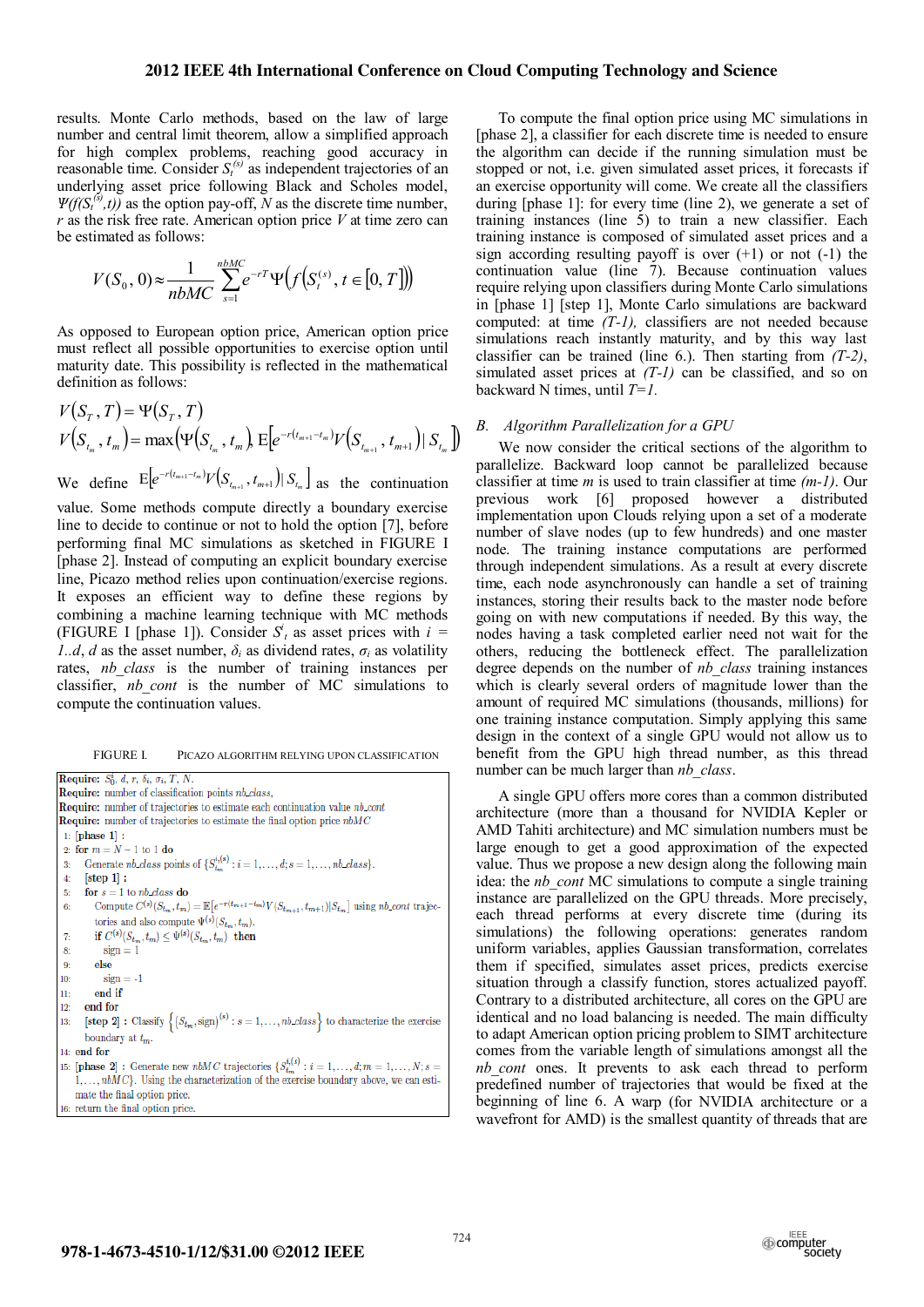issued with a SIMT instruction. Threads of the same warp cannot perform at the same time different instructions, resulting in implicit synchronization barriers. Consider we distribute the same number of simulations per thread, those performing short-length simulations (requiring less time steps because of the American option behavior which dictates to exercise the option as soon as possible) would wait for the others of the same warp. This leads to unwanted synchronizations and low occupancy. Occupancy is the ratio of active warps per multiprocessor (per Compute Unit i.e. CU) to the maximum number of possible active warps. We need to consider performance degradation that occurs if the occupancy is not high enough to hide memory latencies, even if increasing it brings no more performance at a certain level [8]. A way to avoid this termination divergence is to apply a suitable behavior in our design (FIGURE II). Threads inside a warp work synchronously. To reduce internal block (composed of warps) waiting time, we compute after warps) waiting time, we compute after *nbStepsBeforeReduction* time steps and with an intermediate reduction, how many MC simulations have been achieved. This is repeated until at least the total number of MC simulations needed for getting a continuation value has been achieved (FIGURE II 2). Obviously the value of *nbStepsBeforeReduction* is different for each *nb\_class* continuation value computation.



*nbStepsBeforeReduction* is computed at runtime as follows: after the very first parallel simulations for a given continuation value, each thread of the block provides its stopping time (i.e. given the initial asset prices, at which time the decision to exercise the option is taken). For the subsequent batches of MC simulations to run, we set *nbStepsBeforeReduction* as being the maximum of these stopping times. Indeed, as to compute the continuation value all threads start from same simulated asset prices, we can notice that each thread is more or less as far as the others from exercise regions. This is more significant with bigger drift part than martingale part. So there is no need to perform early intermediate reductions although they are quickly achieved through dynamically allocated shared memory. We have conducted specific tests that reveal that even a high number of reductions do not impact global execution time.

# *C. Performance Evaluation*

The exposed approach targets American options that exhibit fine time discretization, and whose pricing features large classification parameters. Indeed coarse discretization does not exhibit strong differences between simulation lengths among threads. So, in the sequel, we only plot some experiments conducted with a fine time discretization (N=100).

Option pricing is typically a stochastic problem, so, for same parameters, computation time can vary significantly. Our strategy rounds up time step numbers to complete simulations (FIGURE II 2) because we insure a fixed number of simulations is at least performed per block before stopping reductions. So overall we may run more MC simulations than needed. However we reduce time peaks due to bottleneck effects of random simulation sizes and we are able to smooth the effects of randomness when calculating each continuation value. As illustrated by FIGURE III, our implementation allows decreasing the stochastic impact on classification durations (i.e. the whole [phase 1] of our algorithm): this is a concrete proof of the effectiveness of our strategy, and more importantly in real situations it could allow to better foresee the total amount of option pricing computation time.



#### III. GPU SPECIFIC IMPLEMENTATION

Unlike CPUs, GPUs do not allow to work with advanced libraries. This firstly section aims at explaining how to cope with this constraint. Because this work is ultimately dedicated to distribute GPUs which might be heterogeneous, we propose then a strategy to dynamically calibrate kernel parameters.

#### *A. OpenCL implementation details*

In order to classify values, we aim to rely as much as possible upon an existing Java machine learning library (Weka library [10]). Thus we require that all the non-GPU sequential part of our pricing algorithm be expressed in Java. However we intend to exploit most popular graphic cards (NVIDIA, AMD, Intel) though OpenCL (Open Computing Language [9]), a Cderived language interfaced with the C++ language. So we decided to use OpenCL through JOCL [11] which itself is a JNI wrapper around OpenCL keeping readable end-user Java code on the CPU side (without explicit JNI calls).

We could not however rely upon all the needed Java methods provided by Weka, because a GPU thread is not able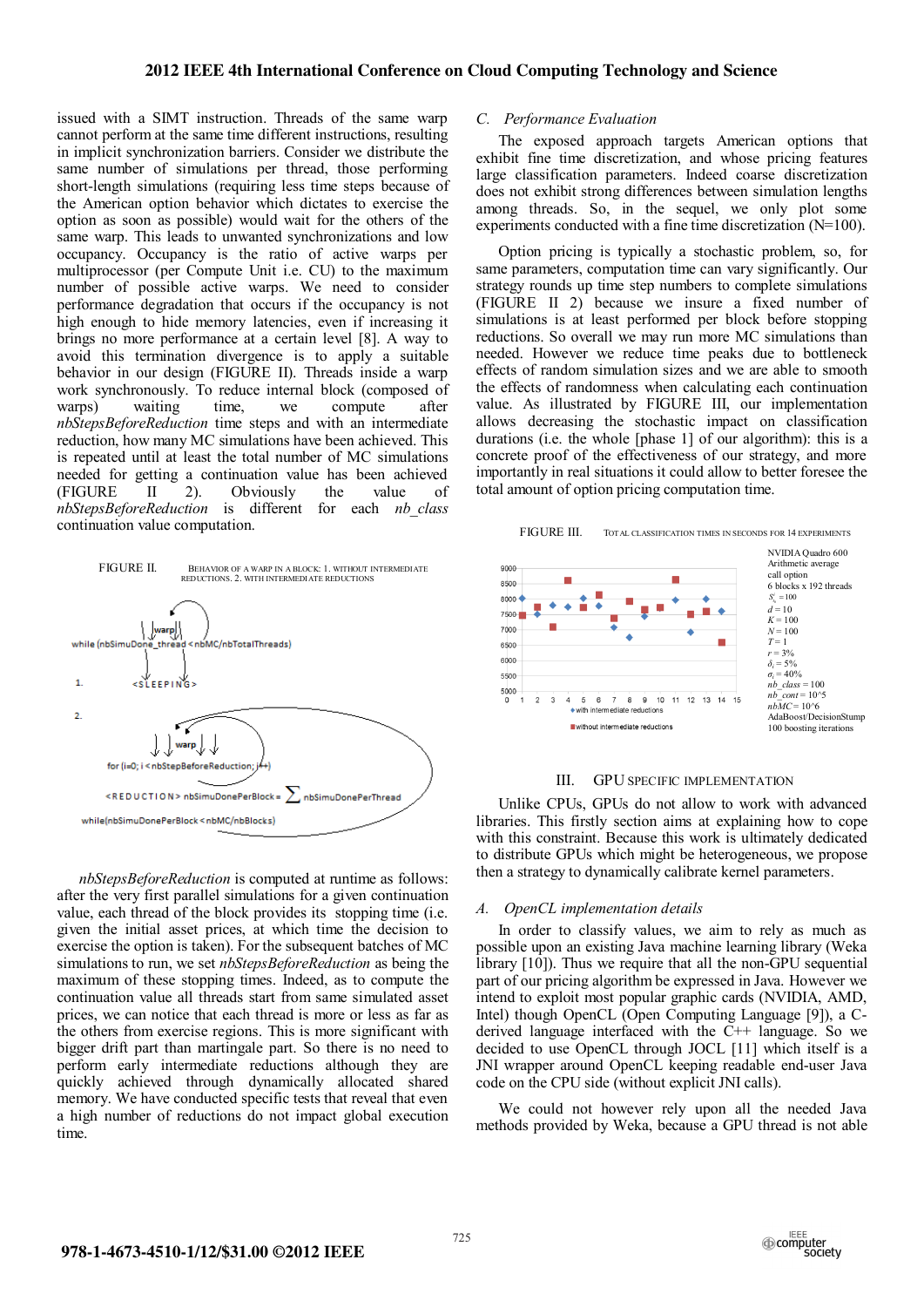to call a method of an external library. So we had to mimic the behavior of some of the needed Weka methods directly in OpenCL as explained below.

The Weka library allows us to create AdaBoost (Adaptive Boosting) or SVM (Support Vector Machines) based classifiers, by training them with training instances. This allows the pricing algorithm to subsequently make classify calls onto a previously built classifier to predict new instances. Indeed, during the computation of continuation values and final option price, we must know at every time until maturity, giving simulated asset prices, if it is suitable or not to exercise option contract, therefore stop or not the current MC simulation. Taking the decision is easy as soon as the code can access to the already trained classifier. Weka allows both to build a classifier (as an object), and subsequently to call a specific method (named *classify*) upon it for the decision making. However making such a call from a GPU thread is impossible. The solution we have developed consists in (a) making a copy of the required classifiers hold by Weka in the GPU global memory at the beginning of each new loop, which requires to use an adequate data structure to represent the classifiers; (b) providing a function in OpenCL which mimics the behavior of the classify Weka method on a classifier, and have GPU threads use this function and not the one provided by Weka in the parallel phase of the algorithm. The classifier training cannot be delegated to the GPU due to the lack of memory resources. Once trained, the classifiers instances hold at the Weka side are the ones that are serialized and injected in the GPU memory as described in (a). OpenCL does not allow complex structure usage such as multidimensional arrays. So, we defined the serialization output of the object instances representing the needed Weka classifiers as simplified datastructures (1-dimensional arrays) filled with only the data members of the Weka objects that will be necessary in running the classification function defined in (b). Getting access to these data members required us to slightly modify the Weka open source code. There are as many classifiers as discrete times, and to store all of them, we work with 1-dimensional arrays grouping all same data members of all classifiers in the same array. This means we work with position indexes to access to data of a specific classifier. Notice that it is impossible to make sure member accesses from threads of a same warp are done in the same global memory segment, because threads are not necessary simultaneously at the same discrete time.

In order to perform global memory accesses in one memory transaction, we store simulated prices of each asset of the basket in a contiguous manner. Thus threads perform coalesced accesses for each to simulate their  $S_t$  before simulating  $S_t^{i+1}$ .

There are as many kernel launches as training instances (*nb\_class*) per classifier. To overlap the overhead of launching a kernel, the loop at line 5 is reduced to *(nb\_class/2)*, and at every turn we manage two kernels with separate command queues: while one kernel executes the other gets launched. This allows overlapping kernel executions with data transfers between the host and the device as highlighted in the best practice document [8]. The overlapping is only possible with page-locked allocations, and our data transfers are not large enough to benefit much from it. So overlap performance gain

happens but is limited: for instance, an American basket option pricing takes 2073s against 2146s for a non-overlap implementation.

We use the OpenCL Mersenne Twister method implementation to generate inside the kernel uniform pseudorandom numbers (high quality and fast generation). We compute and transfer a global seed from host to global memory at every kernel launch. These seeds are fixed as  $currentTimeMillis() * 1000 + nanofime().$ 

# *B. Kernel adaptation*

Kernel parameter calibration is an essential step in our optimization. On mid-term, we aim at exploiting distributed GPUs in a Cloud and consequently coping with a wide range of GPUs. This parameterization can be achieved through several benchmarks to find the best kernel configuration. However, to perform best fit values at run-time and for a single GPU, time spent at start for benchmarks is not suitable in HPC. This strategy must also be avoided for many heterogeneous GPUs even if distributed.

Because size of fast access memories is limited, our implementation requires many accesses in global memory. Furthermore many branch conditions encountered by threads depend on random asset prices leading to warp divergences, and we also use explicit barriers for computing the intermediate reductions, both of these introducing some wasted time. In our case to improve time execution, we need to hide latencies and keep hardware busy, which requires setting up kernel parameters in a way that will lead to the best multiprocessor occupancy when running the pricing algorithm. To perform a run-time kernel parameter calibration, we developed a dedicated Java class which imitates the NVIDIA occupancy calculator spreadsheet (this tool can be extended to AMD GPUs with occupancy formula given at [12]). With regards to the multiprocessor limitations (maximal warp number, shared memory, registers), the occupancy calculator computes number of active warps while taking into account program memory usage and block size. Statically just from the source code, we inform the calculator about registers and shared memory program usage, from which it computes at program start multiprocessor occupancies for all possible block sizes, starting from warp size to maximum block size allowed.

The occupancy calculator computes active block number per CU before deducting active warp number. FIGURE IV shows occupancy evolution over all possible block sizes and deducted active block numbers. Increasing block size will fall number of active blocks per CU. Shared memory usage input parameter changes with block size because it is used for block reductions. A given peak of occupancy is reached for every different active block number with maximal threads number. Given our program memory usage, the calculator deducts that the execution can benefit from a maximal occupancy (~33.33%) with blocks of 64, 128, 256 and 512 threads. Block size of 64 threads offers more active blocks per CU than others (8 against 4, 2 and 1). This occupancy does not take into account program the behavior, and we know from our algorithm behavior that maximizing the number of active blocks per CU could reduce waiting time between blocks (as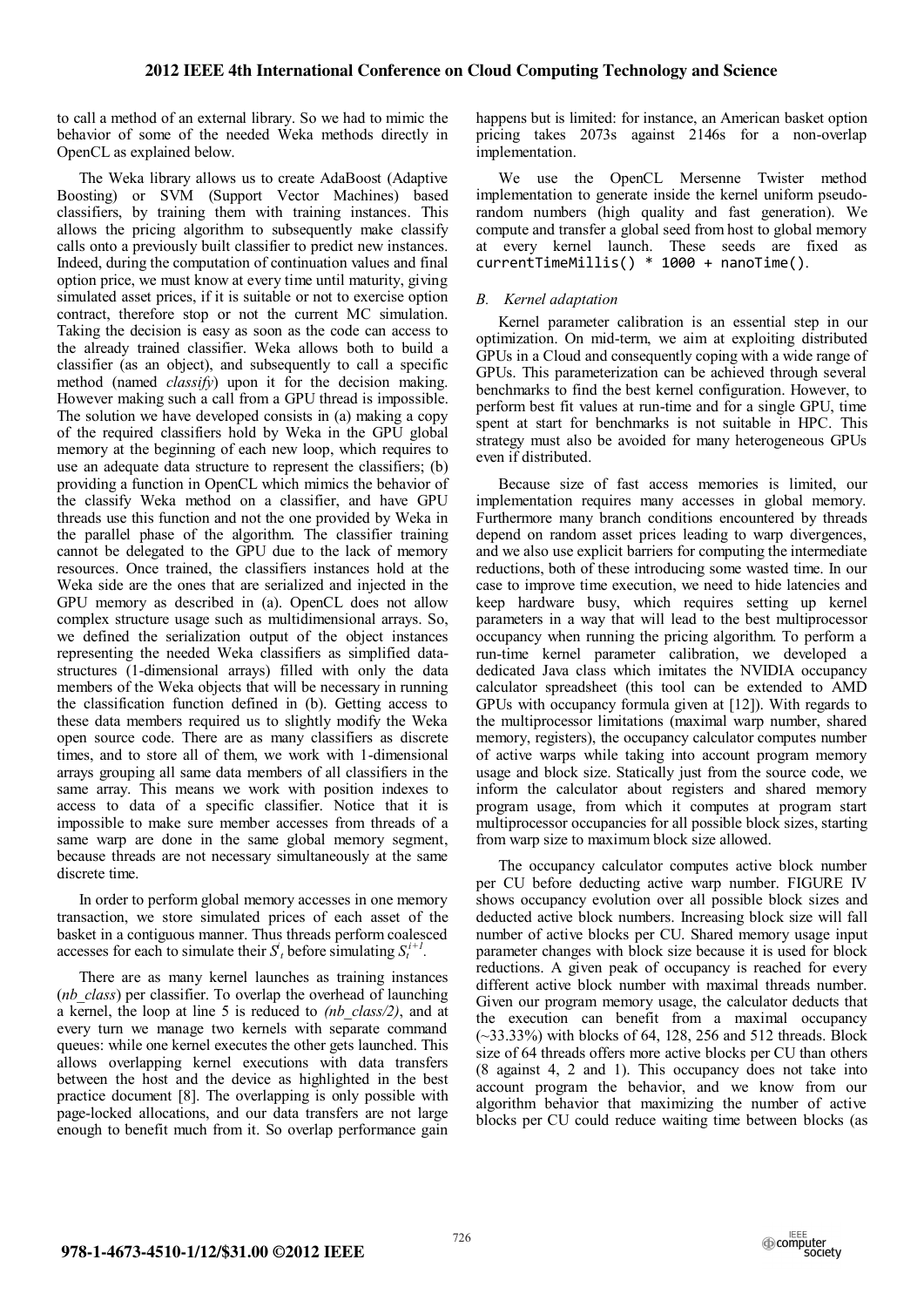each block would be given a smaller simulations number to perform).

FIGURE IV. CU OCCUPANCIES OVER KERNEL CONFIGURATIONS (NUMBER OF ACTIVE BLOCKS PER CU X BLOCK SIZE)



We confirmed the relevance of occupancy when choosing block size by comparing the results given block sizes for 16.67%, 25% and 33.33% occupancy rate (FIGURE V). The NVIDIA Visual Profiler does not reveal increasing block number over active block number improve effective occupancy, and the total thread number has been set to nbActiveBlockPerCU \* blockSize \* nbCU. Such knowledge is taken into account to help decide at start time of the complete kernel parameters (block size and total thread number), given the output of the occupancy calculator.

FIGURE V. TOTAL CLASSIFICATION TIMES IN SECONDS OVER 20 PROGRAM LAUNCHES PER KERNEL CONFIGURATION. PROGRAM PARAMETERS ARE THE SAME THAN PREVIOUSLY



The GPU adaptation allows performing American basket option pricing in an acceptable time execution even with resources exhibiting moderate performance characteristics: the NVIDIA Quadro 600 or NVIDIA GTX 560M we are granted access to are not the high-end GPUs. Overall, this implementation benefits from a less expensive architecture than a distributed infrastructure like a Cloud with many nodes, featuring also lower energy consumption. However, GPU does not offer as much memory as a CPU, that lead to multiple small kernels launches and many data transfers between CPU and GPU in order to complete the pricing. In order to spread kernel launches among multiple GPUs, we will add in future work a new level of parallelism and adapt the parallelization strategy accordingly, as sketched briefly in the next section.

## IV. TOWARDS COMBINING CLOUD/GPU TO RESOLVE LARGE SIZE PROBLEMS

We evaluate here the performance of our single GPU based approach over the traditional Cloud based approach. This latter was tested on ProActive PACAGRID, a computing Cloud operated by INRIA. ProActive API provides a job scheduler which facilitates the CPU resource allocation. We intend to employ it to extend our work over a heterogeneous GPU/CPU architecture. We defined an American basket option pricing featuring high dimension and high values regarding the classification parameters (legend of TABLE I).

TABLE I. Overall computational time with NVIDIA GTX 560M

Geometric average American call option<br> $S^i = 100$   $d = 40$   $K = 100$  $S^i_{i} = 100$ <br> $\sigma_i = 40\%$ *t*<sub>100</sub> *t*<sub>1</sub> = 100 *N* = 50 *T* = 1 *r* = 3%  $\delta_i$  = 5%<br> *nb cont* = 10^4 *nbMC* = 2\*10^6  $\frac{a}{nb}$   $\frac{10}{class} = 5000$ AdaBoost/DecisionStump 150 boosting iterations

|                                        | 64 cores at 2.3GHz from<br>AMD Opteron 2356 series<br>processors | Tesla M2050<br>112 blocks x 64 threads |
|----------------------------------------|------------------------------------------------------------------|----------------------------------------|
|                                        | (1 Opteron provides 4 cores)                                     |                                        |
| [phase 1] Total<br>classification time | 7 h 01 min 30 s                                                  | 9 h 19 min 42 s                        |
| [phase 2] Final<br>pricing time        | 0 h 53 min $12 s$                                                | 0 h 00 min $27 s$                      |
| Price $(-10^{\circ}-5)$                | $0.70557 \pm 0.00135$                                            | $0.68976 \pm 0.00147$                  |

Price for this option is reported (TABLE I) with  $95\%$ confidence interval (CI). Note that for such problems offering many adjustment parameters, CI can be biased by *nb\_class, nb\_cont, N, boosting iterations* number, and must be only considered to fix *nbMC*. These results reveal the GPU ability to resolve non-embarrassingly and large problem in same order of time than on a distributed architecture. More than low energy consumption and architecture cost, providing the same calculus performance level with fewer resources allows easier way to extend the architecture. An hybrid architecture seems to be a natural way to combine high parallelization of GPU device and large memory resources of Cloud, and this is why we plan to explore such hybrid combination in the near future.

To fully exploit any such heterogeneous architecture, we must focus on a best fit implementation and a dynamic kernel configuration for distributed GPUs. Technically, we can parallelize training instance computations among distributed CPUs, and keep our GPU implementation to perform Monte Carlo simulations (continuation values and final price). Nodes with advanced GPUs, offering many CUDA cores can be in charge of performing larger packets of training instances. Overall the strategy of node acquisition depends on many criteria, fixed by user or computed at runtime: energy consumption, performance level, delay of accessibility or time availability. Some of them need to be evaluated through preliminary test phases. We presented static split of our algorithm, but considering Cloud architecture with but considering Cloud architecture with heterogeneous nodes, a dynamic split at runtime would be suitable to fully exploit Cloud resources according to user constraints. Longer term objective will be to generalize this pattern to the most popular algorithms in option pricing.